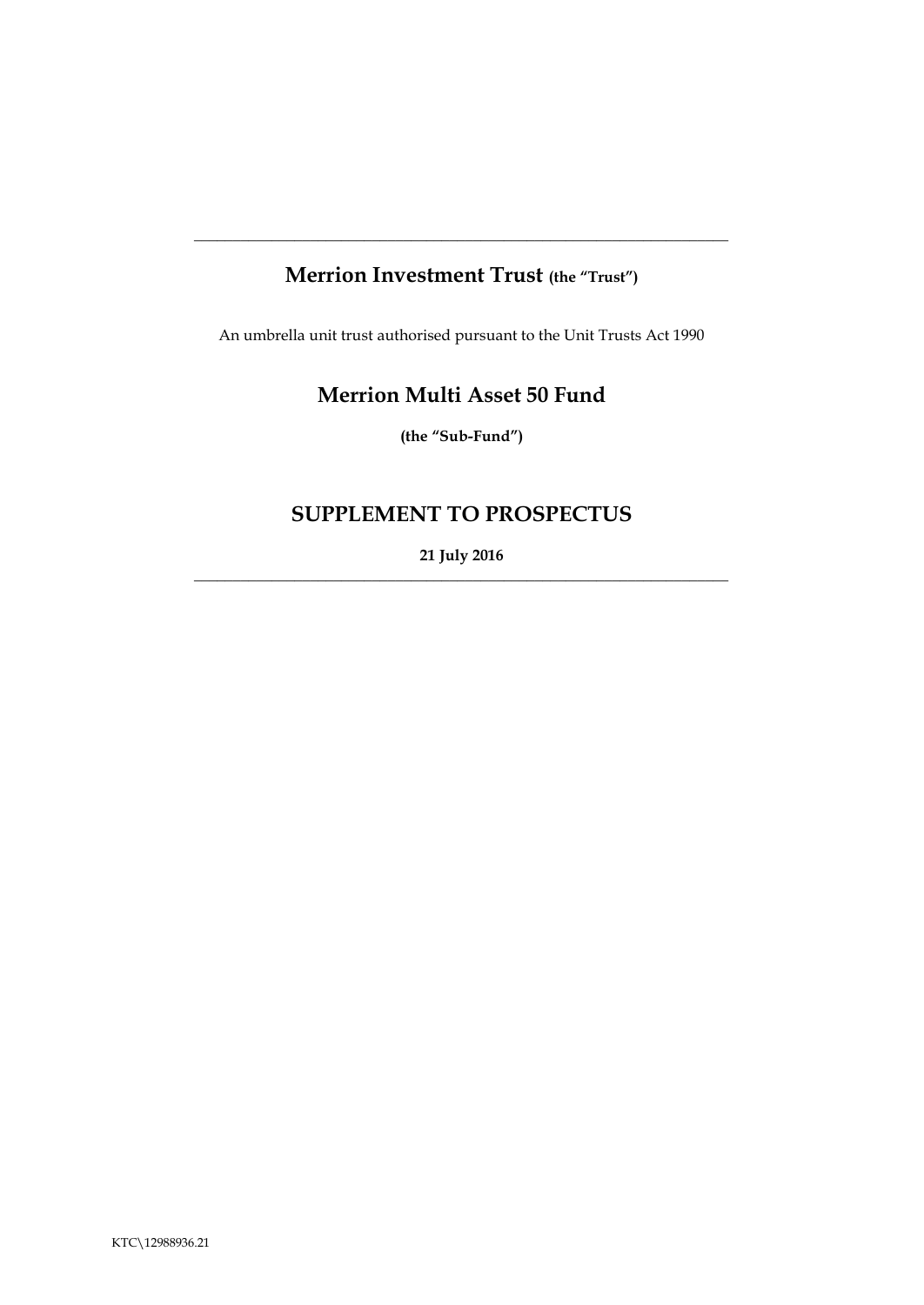The Merrion Multi Asset 50 Fund is a Sub-Fund of the Merrion Investment Trust, an umbrella unit trust, in which different Sub-Funds may be created from time to time, with the prior approval of the Central Bank. Units are currently offered through this Supplement and each Addendum hereto.

A description of the Merrion Investment Trust which is established in Ireland and has been authorised as a Retail Investor Alternative Investment Fund under the Central Bank's AIFMD Rules, its management and administration, taxation and risk factors is contained in the Prospectus.

**This Supplement relates to the Merrion Multi Asset 50 Fund and forms part of the Prospectus. This Supplement must be read in the context of and together with the Prospectus and any Addendum hereto. In particular, investors should read the risk factors set out in the Prospectus.** 

The Directors of the Manager, whose names appear in the Prospectus, accept responsibility for the information contained in this Supplement. To the best of the knowledge and belief of the Directors (who have taken all reasonable care to ensure that such is the case), the information contained in this Supplement is in accordance with the facts and does not omit anything likely to affect the import of such information.

Unless otherwise stated, all capitalised terms shall have the same meaning herein as in the Prospectus.

There are currently 20 other sub-funds of the Trust:

Merrion Managed Fund Merrion Global Equity Fund Merrion Technology Fund Merrion Technology Fund Series II Merrion European Equity Fund Merrion Fixed Interest Fund Merrion Irish Equity Fund Merrion Cash Fund Merrion Ethical Fund Merrion Long Dated Bond Fund Merrion High Alpha Fund (RIAIF) Merrion US Equity Fund Merrion UK Equity Fund Merrion Eurozone Fund Merrion Japanese Equity Fund Merrion Emerging Market Equity Fund Merrion Ethical Global Equity Fund Merrion Multi Asset 30 Fund Merrion Multi Asset 70 Fund Merrion Multi Asset 90 Fund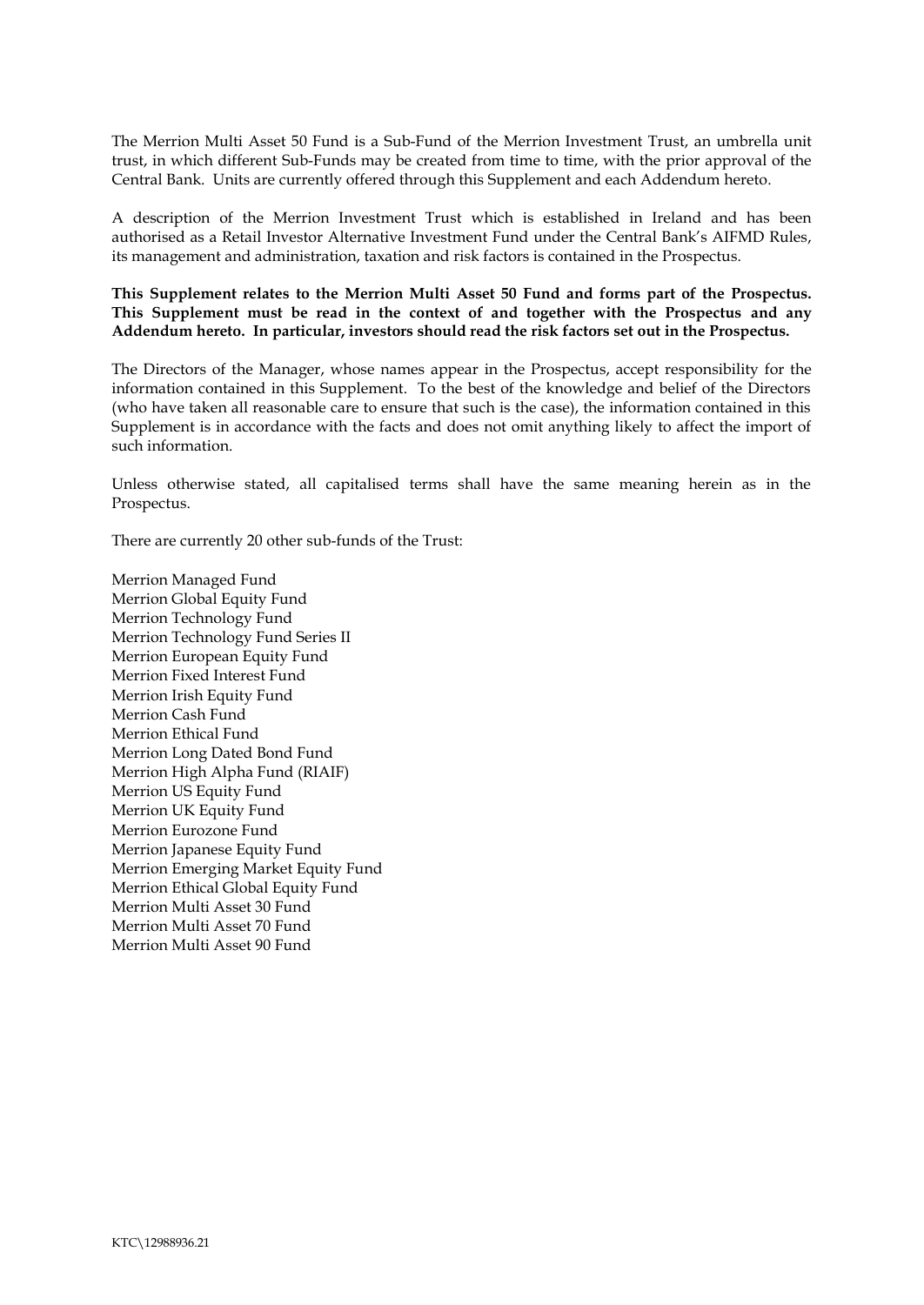# TABLE OF CONTENTS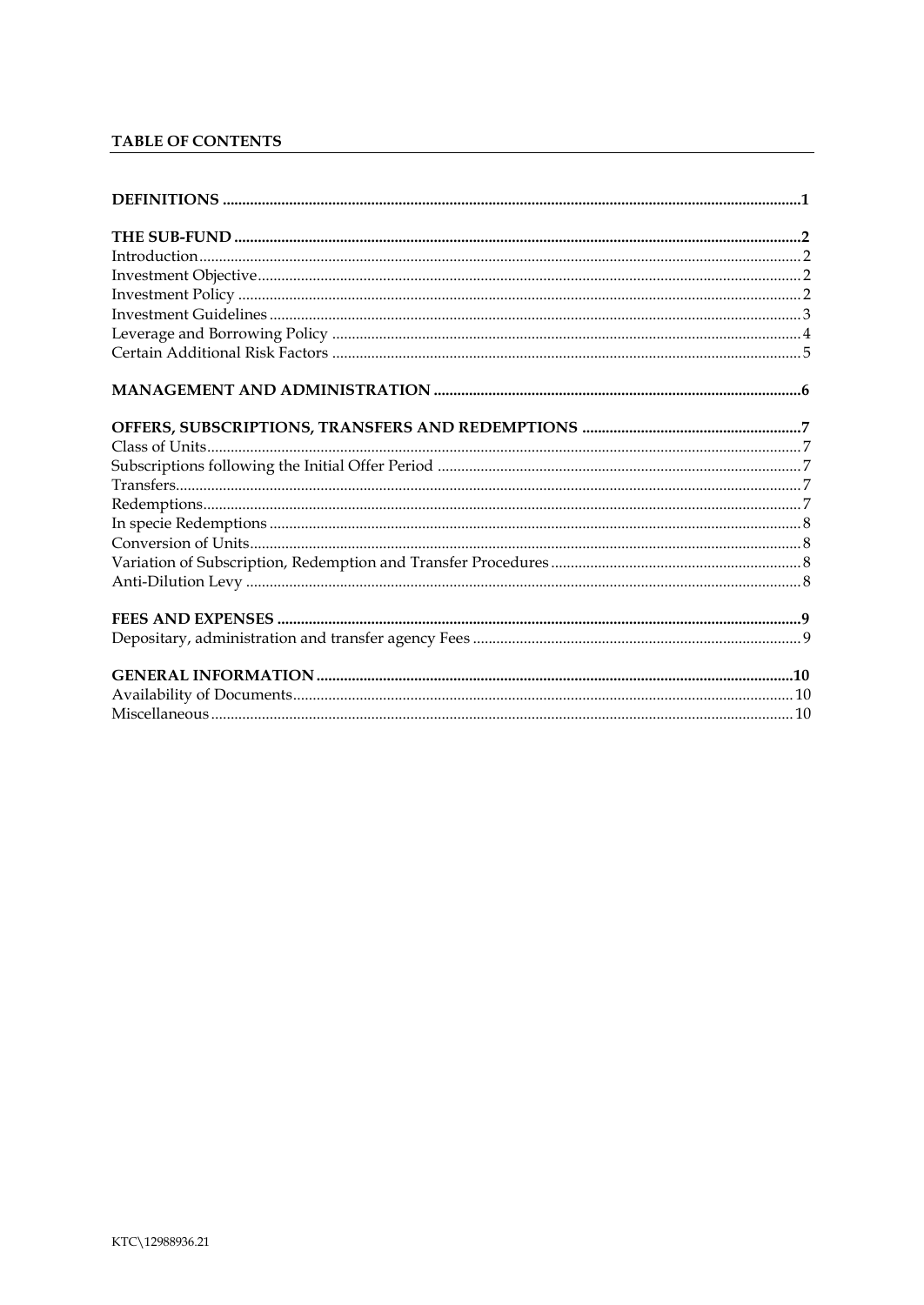# <span id="page-3-0"></span>**DEFINITIONS**

| "Base Currency"     | means Euro;                                                                                                                                                                                           |
|---------------------|-------------------------------------------------------------------------------------------------------------------------------------------------------------------------------------------------------|
| "Business Day"      | has the meaning ascribed to it in the Prospectus;                                                                                                                                                     |
| "Class"             | means the Class A, Class B and Class C Units and<br>any further classes of Units created in the Sub-Fund<br>in the future, details of which will be set out in a<br>separate Addendum for each class; |
| "Prospectus"        | means the prospectus of the Trust dated 21 July<br>2016 and all relevant supplements and revisions<br>thereto;                                                                                        |
| "Redemption Date"   | means the every Business Day of each month;                                                                                                                                                           |
| "Sub-Fund"          | means the Merrion Multi Asset 50 Fund, a Sub-Fund<br>of the Trust;                                                                                                                                    |
| "Subscription Date" | means every Business Day of each month;                                                                                                                                                               |
| "Supplement"        | means this supplement;                                                                                                                                                                                |
| "Units"             | means one undivided share in the assets of the Sub-<br>Fund which may be designated as one or more Class;                                                                                             |
| "Valuation Date"    | means every Business Day of each month; and                                                                                                                                                           |
| "Valuation Point"   | means 9.00 p.m. (Dublin time) on the Valuation Date<br>immediately preceding each Subscription Date and<br>Redemption Date.                                                                           |

The following definitions apply throughout this Supplement unless the context requires otherwise: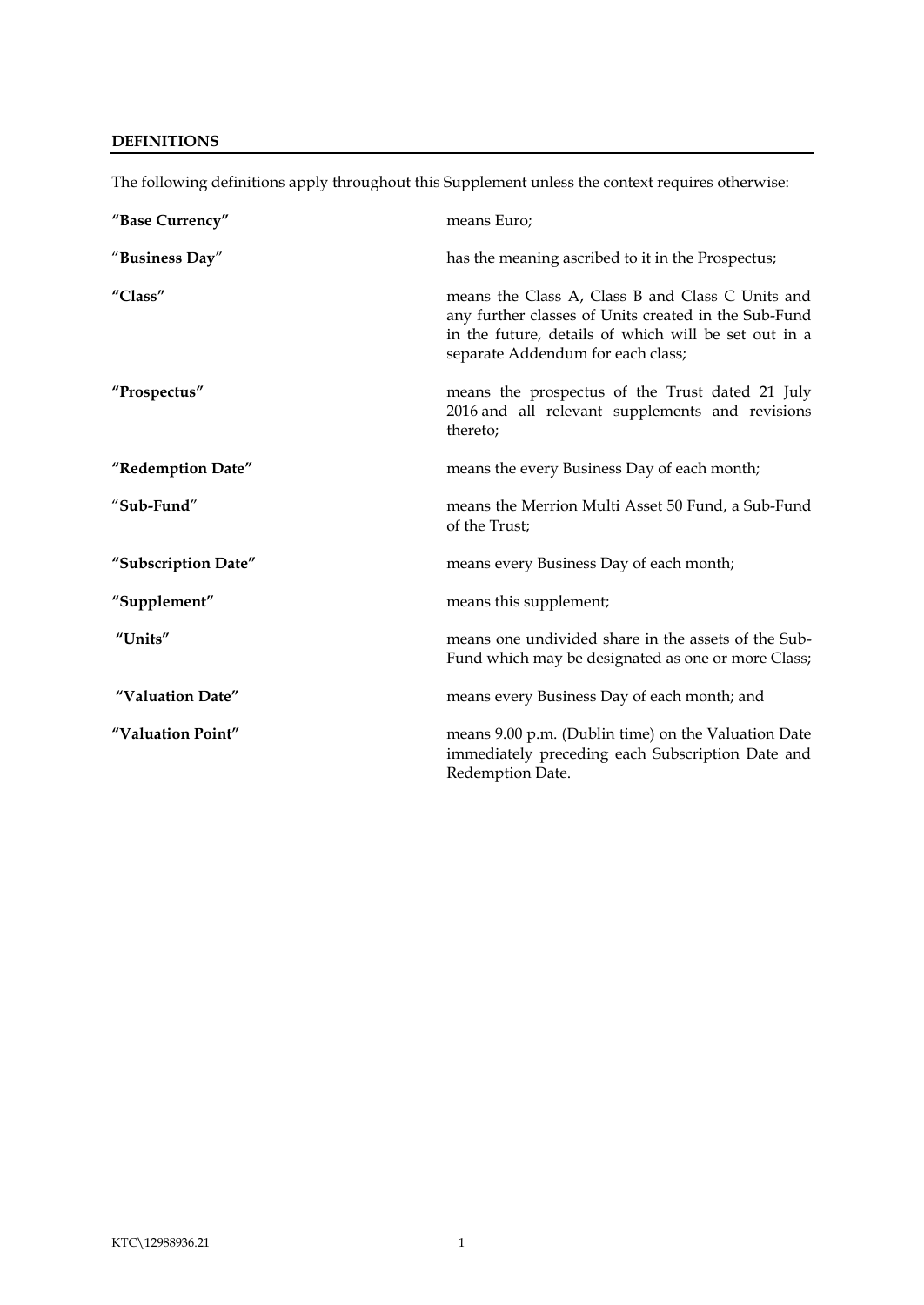# <span id="page-4-0"></span>**THE SUB-FUND**

#### <span id="page-4-1"></span>**Introduction**

This Supplement is issued in connection with the offer of the Units. Details of each Class available are set out in a separate Addendum for each Class. The Manager may create new Classes in the Sub-Fund from time to time, provided that the creation of any such new Class is notified in advance to the Central Bank. A separate pool of assets will not be maintained for each Class.

The Sub-Fund is denominated in Euro.

#### <span id="page-4-2"></span>**Investment Objective**

The investment objective of the Sub-Fund is to maximise the rate of capital appreciation, subject to relevant prudential considerations with regard to the spread of risk and the credit quality of individual investments.

#### <span id="page-4-3"></span>**Investment Policy**

The Sub-Fund will seek to achieve its investment objective by investing directly in a broad and diversified range of asset types with no specific focus on industry sector, geographic region, capitalisation level, issuer type or asset type. It is intended that the Manager may employ a variety of techniques and strategies in order to achieve the investment objective and potential investments will be evaluated on the basis of the Manager's own expertise and internal procedures. Without prejudice to the foregoing, the assets of the Sub-Fund will include Transferable Securities, including bonds and equities, listed or traded on recognised markets, exchange traded funds ("**ETFs**"), collective investment schemes and exposures to commodities. The Manager intends that the investments will be marketable and of a high quality.

Transferable Securities for these purposes has the meaning set out on page xi of the Prospectus and shall include bonds and equities.

Subject to the restrictions set out in the Prospectus, the Manager will take a balanced approach in seeking to achieve the investment objective of the Sub-Fund and, accordingly, shall ensure that the proportion of the Net Asset Value of the Sub-Fund invested in cash and/or fixed or floating rate bonds is relatively balanced against the proportion of the Net Asset Value of the Sub-Fund invested in equities. In this regard, it is anticipated that 40 to 60 per cent of the Net Asset Value of the Sub-Fund will be invested in assets other than cash and bonds.

#### *Bonds/debt instruments*

The bonds referred to above shall include, but are not limited to, fixed and floating rate bonds, government bills and bonds issued by governments of EU Member States or OECD member states, corporations, financial institutions and multi-governmental institutions such as the World Bank and the European Investment Bank. The bonds acquired may be of any maturity and there will be no limit on the maximum average maturity of the bonds held by the Sub-Fund. The Sub-Fund will invest in bonds that the Manager believes offer attractive yields and are undervalued relative to securities of similar credit quality and interest rate sensitivity. In making investment decisions the Manager may have regard to historical interest rate spread relationships, as well as broader economic and issuer scenario analyses.

Subject to the restrictions set out in the Prospectus, the Sub-Fund shall generally not have less than 20% of its Net Asset Value invested in bonds and/or cash. The credit rating of all bonds to be acquired by the sub-fund shall be BB- or higher (or equivalent rating) as applied by Moody's, Standard & Poor and/or Fitch.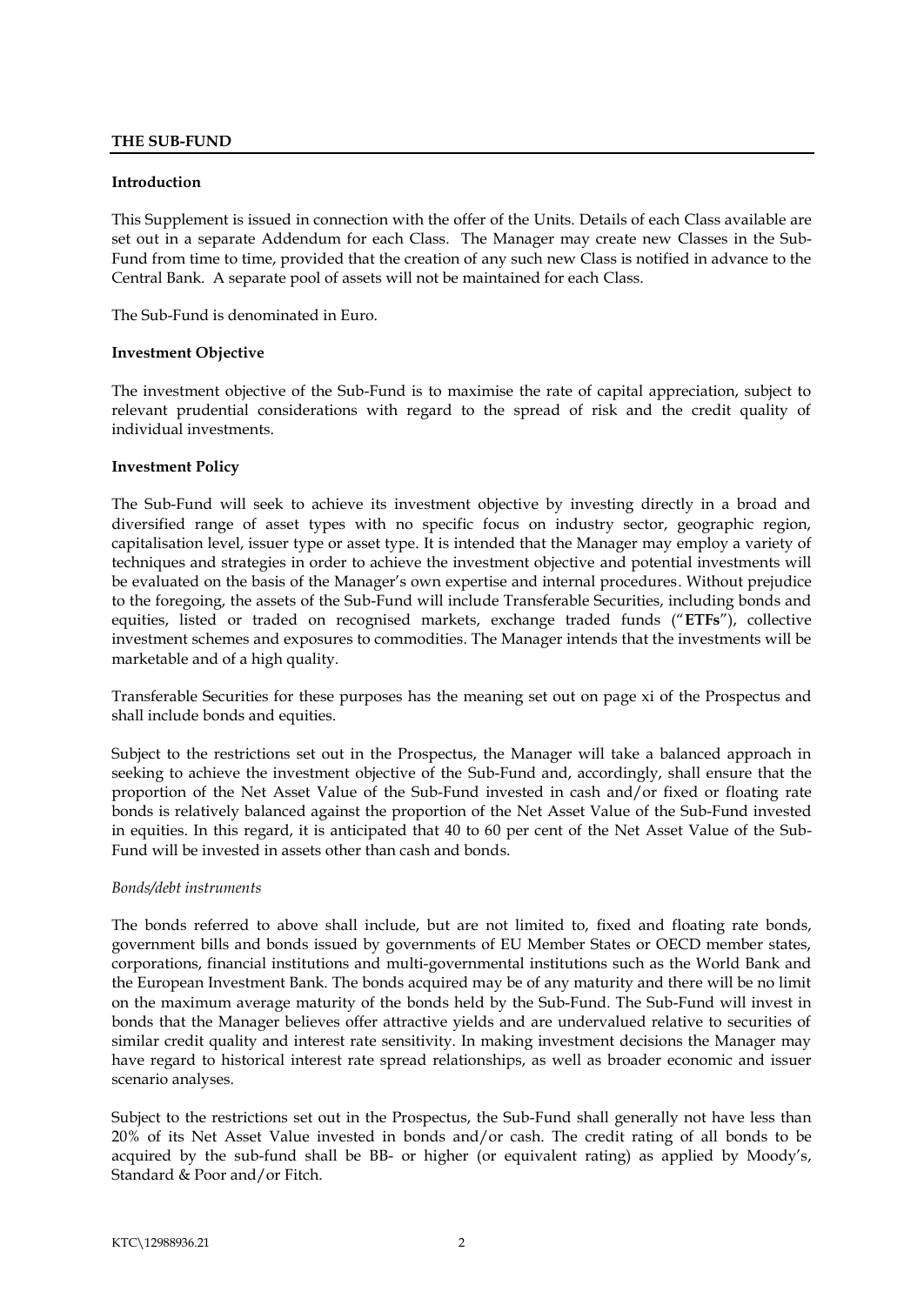# *Equity Exposure*

The equities to be acquired by the Sub-Fund will consist of shares issued by a range of companies operating in different geographical regions (including Europe, North America and Asia) and business sectors (including sectors such as financial, healthcare, consumer discretionary, consumer staples, energy, basic materials, telecommunications, utilities, technology, and industrials). The companies will vary in size in terms of market capitalisation. The Investment Manager will apply diversification criteria to the stock holdings by holding a diverse portfolio that will be subject to change depending on market considerations. The Investment Manager will also adjust the overall level of liquidity of the Sub-Fund as economic circumstances dictate.

#### *Collective Investment Schemes*

The exposure obtained through investment in collective investment schemes will be consistent with the overall investment strategy of the Sub-Fund. The Sub-Fund may invest up to 100% of its Net Asset Value in other investment funds. Furthermore, the Sub-Fund may invest over 30% of its Net Asset Value in another sub-fund of the Trust, subject always to the provisions of the AIF Rulebook. In particular, the Sub-Fund will not invest over 30% of its Net Asset Value in any other sub-fund of the Trust in circumstances where such other sub-fund has invested more than 30% of its NAV in other collective investment schemes. Further, if at any time any other sub-fund of the Trust holds Units representing more than 30% of the Units in issue of the Sub-Fund, the Sub-Fund shall not invest more than 30% of its NAV in any other collective investment scheme. The Sub-Fund may also invest up to 20% of its Net Asset Value in unregulated open-ended investment funds and investors' attention is drawn to the section entitled "Risk Factors" set out in the Prospectus in this regard.

Any investment by the Sub-Fund in other investment funds is subject to the restrictions set out in the Prospectus, and, in particular, the sections entitled "General Rules" and "General Investment Restrictions".

# *Exchange Traded Funds*

The Sub-Fund may invest in ETFs to provide exposure to commodities and Transferable Securities provided that the exposure obtained through such ETFs will be consistent with the overall investment strategy of the Sub-Fund. The value of a commodity-linked ETF typically is based upon the price movements of a commodity index, or some other readily measurable economic variable dependent upon changes in the value of commodities or the commodities markets. Any investment by the Sub-Fund in ETFs is subject to the restrictions set out in the Prospectus, and, in particular, the sections entitled "Exchange Traded Funds", "General Rules" and "General Investment Restrictions".

#### *General Investments*

The Sub-Fund may also invest up to 10% of its Net Asset Value in securities (whether bonds or equity) which are not traded in or dealt on a recognised market. The investments of the Sub-Fund will not be limited to any one industrial or geographical sector.

The Manager may use forward foreign exchange contracts, futures, options and swaps for efficient portfolio management of the Sub-Fund. Any techniques or instruments used for efficient portfolio management purposes are subject to the conditions and limits laid down in the AIF Rulebook and are set out in further detail in the Prospectus under the sections entitled "General Rules – Efficient Portfolio Management", "Exchange Traded Funds" and "Derivatives".

#### <span id="page-5-0"></span>**Investment Guidelines**

The Sub-Fund is subject to the investment guidelines as set out in the Prospectus.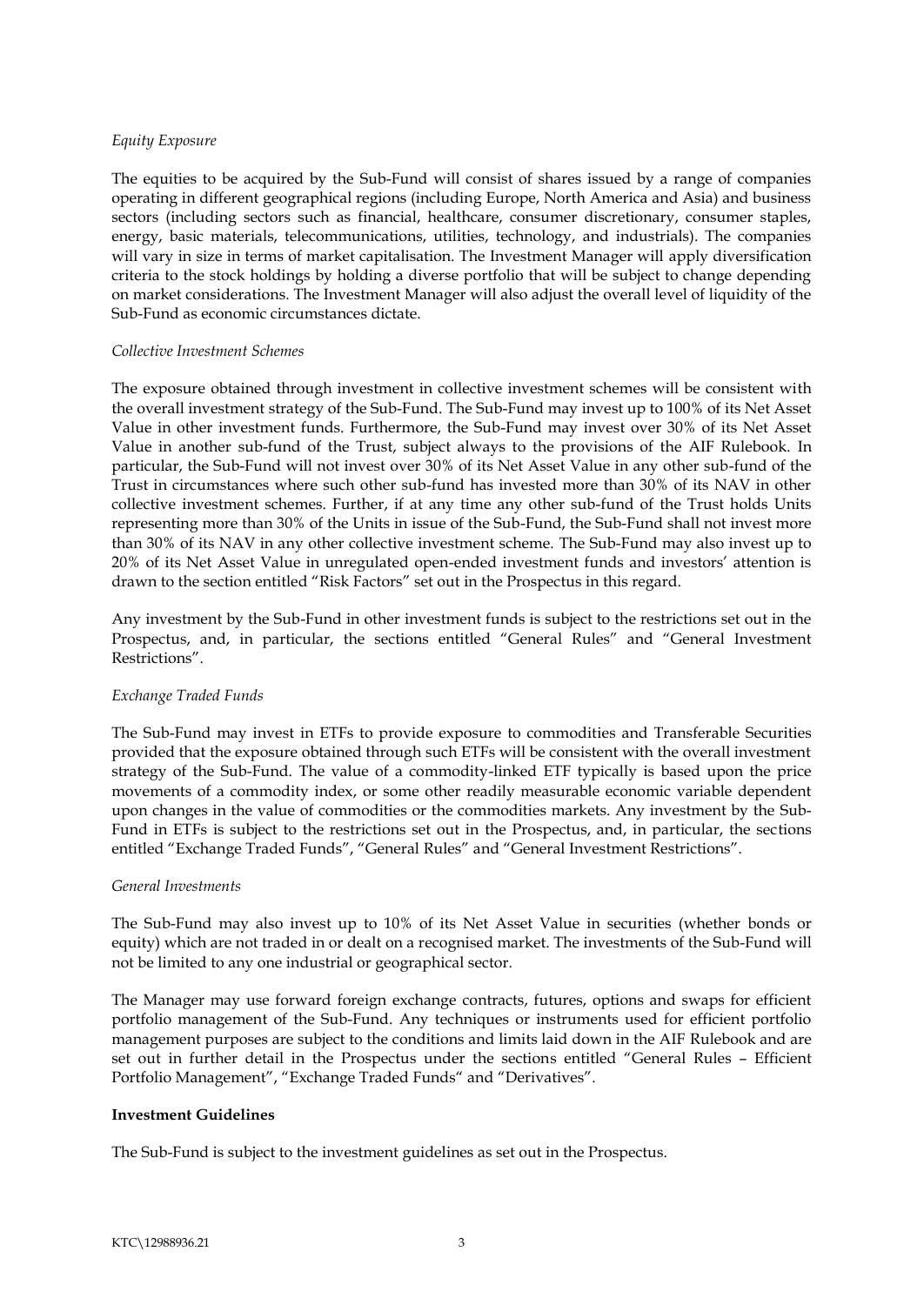The investment guidelines for the Sub-Fund set out above and in the Prospectus apply at each Subscription Date. If one or more guidelines are exceeded for reasons beyond the control of the Sub-Fund or as a result of the exercise of subscription rights, the Sub-Fund will adopt as a priority objective the remedying of that situation taking due account of the interests of investors.

#### **Leverage and Borrowing Policy**

The Sub-Fund will not utilise leverage directly at the level of its investments. However, the Sub-Fund may:

- <span id="page-6-0"></span>(i) utilise derivatives, and in particular, forward foreign exchange contracts, futures, options and swaps, for efficient portfolio management purposes. Details of such derivatives are set out in the further detail in the section entitled "General Investments" above and in the Prospectus under the section entitled "Derivatives". It is not intended to leverage the portfolio of the Sub-Fund through such derivatives and so the value of the relevant position will not be greater than that which would be achieved through the direct investment in the corresponding underlying asset ;
- (ii) utilise forward foreign exchange contracts to hedge and/or gain foreign currency exposure. Details of forward foreign exchange contracts are set out in the further detail in the section entitled "General Investments" above and in the Prospectus under the section entitled "Derivatives". The use of such derivatives will result in leverage, provided always that such leverage will always be within the limits set out below; and
- (iii) borrow up to 5 % of its Net Asset Value for temporary purposes, which will be for the purpose of meeting frictional liquidity requirements and bridging timing differences between transactions.

As set out in further detail in the Prospectus under the section entitled "Efficient Portfolio Management", the Manager shall calculate global exposure pursuant to the commitment approach as permitted under the Central Bank's AIF Rulebook and will comply with the limits described therein. Furthermore, the maximum potential leverage of the Sub-Fund, shall not exceed (i) 100 per cent of the Net Asset Value of any Sub-Fund, as calculated pursuant to the commitment method and (ii) 200 per cent of the Net Asset Value of any Sub-Fund, as calculated pursuant to the gross method (i.e. the sum of the absolute values of all positions as set out in Article 7 of the Commission Delegated Regulation (EU) No 231/2013).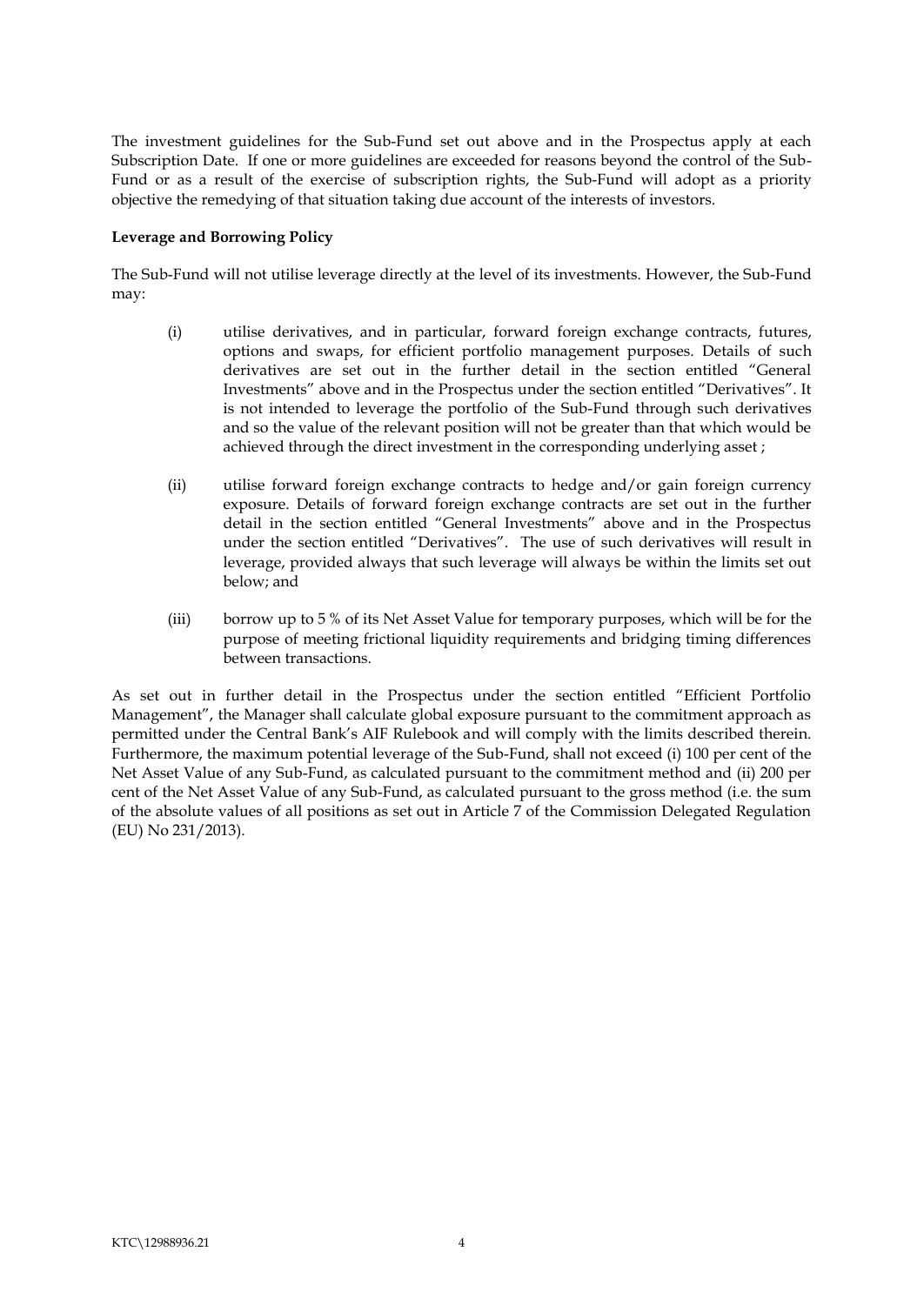<span id="page-7-0"></span>**Certain Additional Risk Factors**

**Investors' attention is drawn to the risk factors set out in the Prospectus.**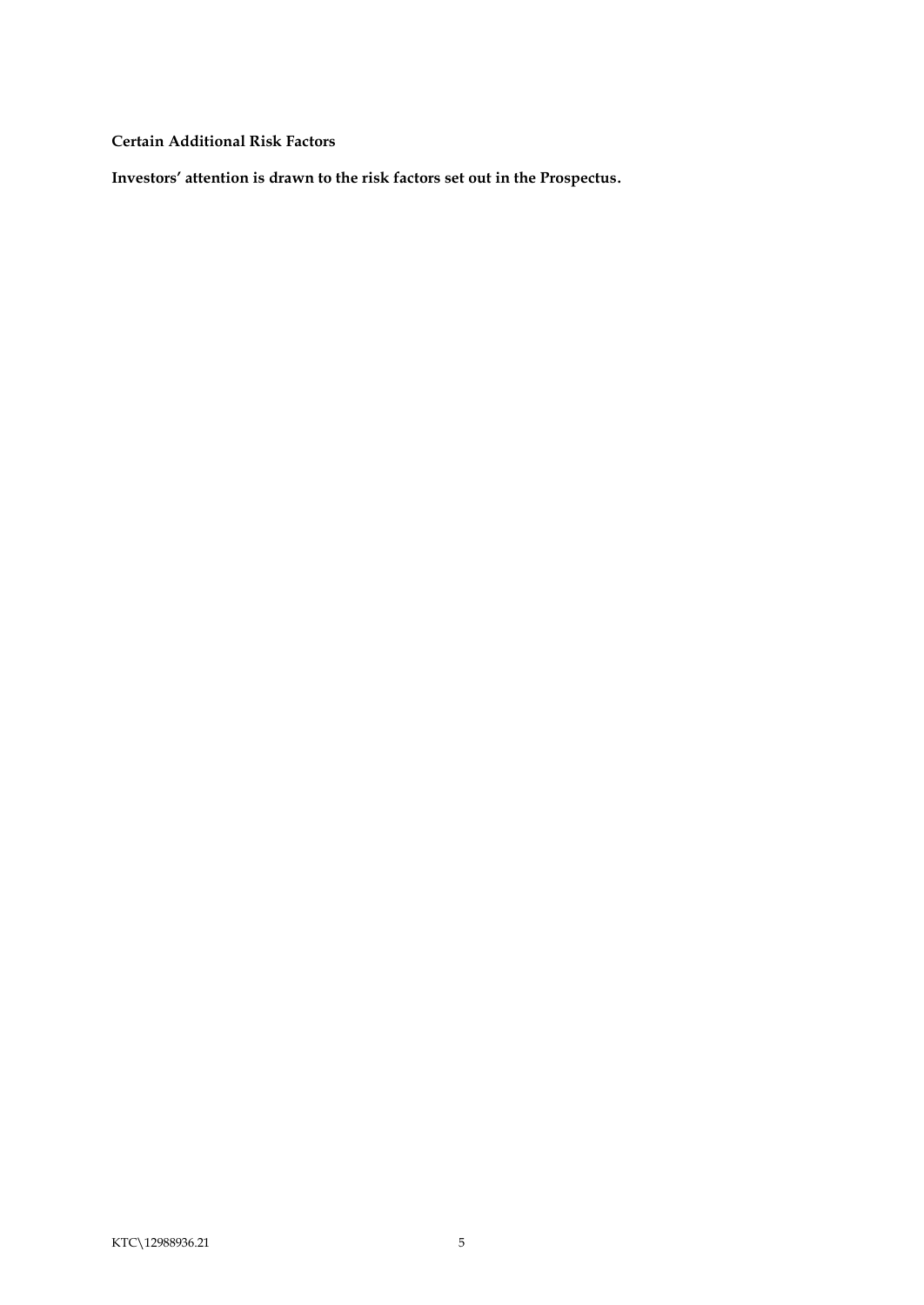# <span id="page-8-0"></span>**MANAGEMENT AND ADMINISTRATION**

Details of the Manager, the Administrator and the Depositary are set out in the Prospectus.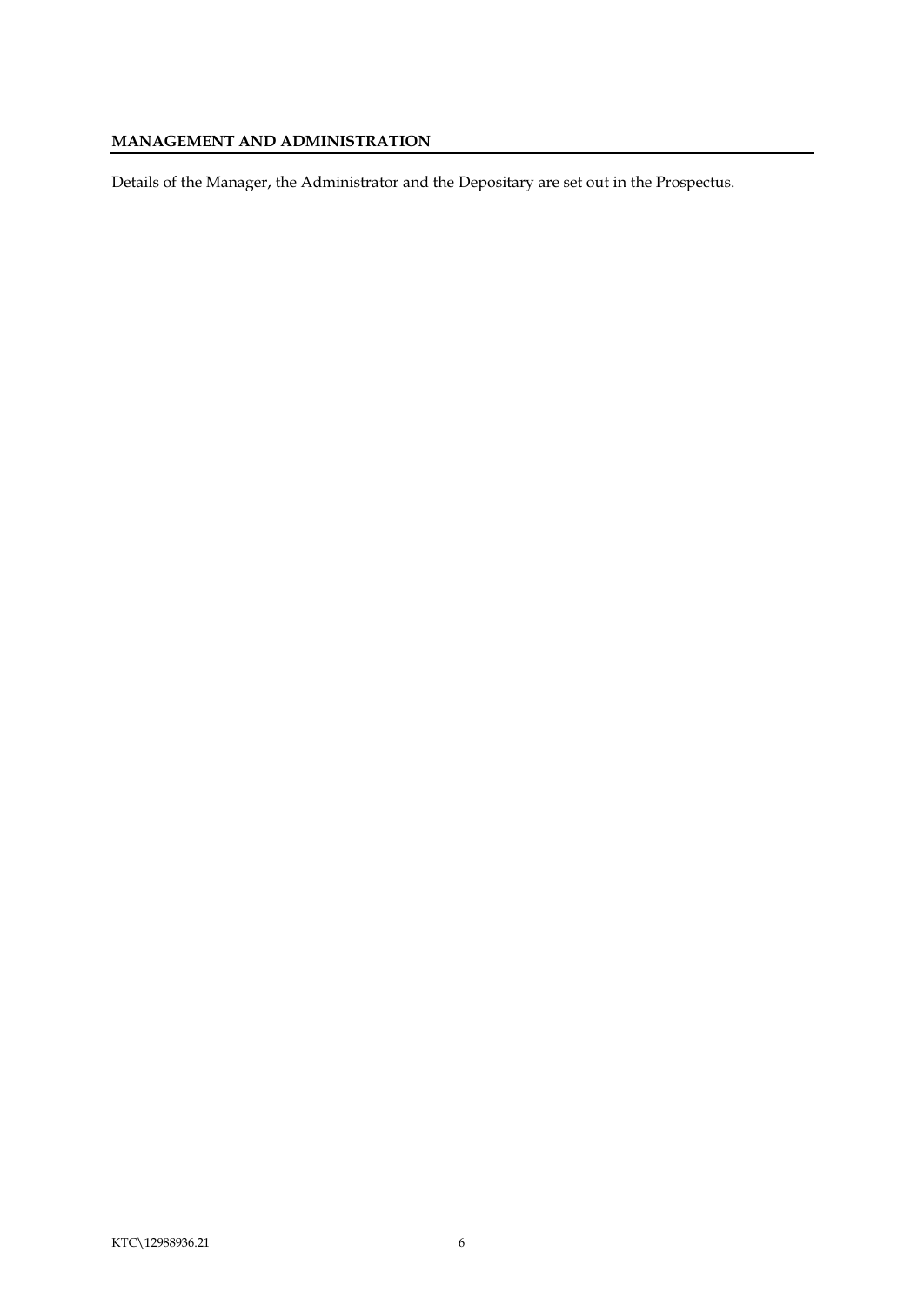#### <span id="page-9-1"></span><span id="page-9-0"></span>**Class of Units**

Units will be available for subscription in the manner set out in the Addendum to each applicable Class.

# <span id="page-9-2"></span>**Subscriptions**

The Units are available for general subscription.

Applications for each class of Unit will be considered only if made on the prescribed application form and accompanied by payment (made by bank transfer), and by evidence that the applicant is eligible to hold Units of the relevant Series.

Investors should complete the Application Form and send it by post, delivery or fax (with the original form and supporting documentation in relation to anti-money laundering checks to follow promptly by post) to the transfer agent set out in the relevant Addendum to be received no later than 4 pm (Dublin time) on the Business Day before the Subscription Date on which Units are to be issued.

Applications will be executed on the next Subscription Date after the Business Day upon which they are received at the Net Asset Value per Unit as at the Valuation Point applicable to that Subscription Date. Any applicable charges will be deducted from the payment and the balance will be invested in Units. Units will only be issued when the consideration monies or other property paid are vested in the Depositary to its satisfaction. Details of any subscription charges will be included in the relevant Addendum in respect of each Class.

# <span id="page-9-3"></span>**Transfers**

The procedure for transferring Units is set out in the Prospectus.

# <span id="page-9-4"></span>**Redemptions**

Units will be redeemable at the option of the Unitholder on each Redemption Date except in the circumstances described herein and in the Prospectus. An anti-dilution levy may be deducted from the redemption price as further discussed below. Units may be redeemed at the Net Asset Value per Unit at the Valuation Point applicable to the relevant Redemption Date on which the Units are to be redeemed. Requests for redemption may be made by post, delivery or fax (with the original to follow promptly by post) to the transfer agent set out in the relevant Addendum. Redemption requests will only be processed on receipt of faxed instructions (or other methods agreed by the Manager) where payment is made to a bank account on record. Redemption proceeds will be payable in the currency in which units are designated..

Redemption requests must be received by the transfer agent set out in the relevant addendum no later than 4pm (Dublin time) on the Business day before the Redemption Date on which Units are to be redeemed. Redemption requests not received by this time will be, subject, to the discretion of the Manager (such discretion will only be applied in exceptional cases and, in any event where the redemption request has been received before the relevant Valuation Point), held over and applied on the next following Redemption Date.

Settlement for redemptions will normally be made by telegraphic transfer or other form of bank transfer to the bank account of the Unitholder specified in the Application Form (at the Unitholders risk). The Fund will aim to pay the redemption proceeds within 3 Business Days following the Redemption Date provided the correct repurchase documentation, including all relevant anti-money laundering documentation has been received. No payments to third parties will be effected.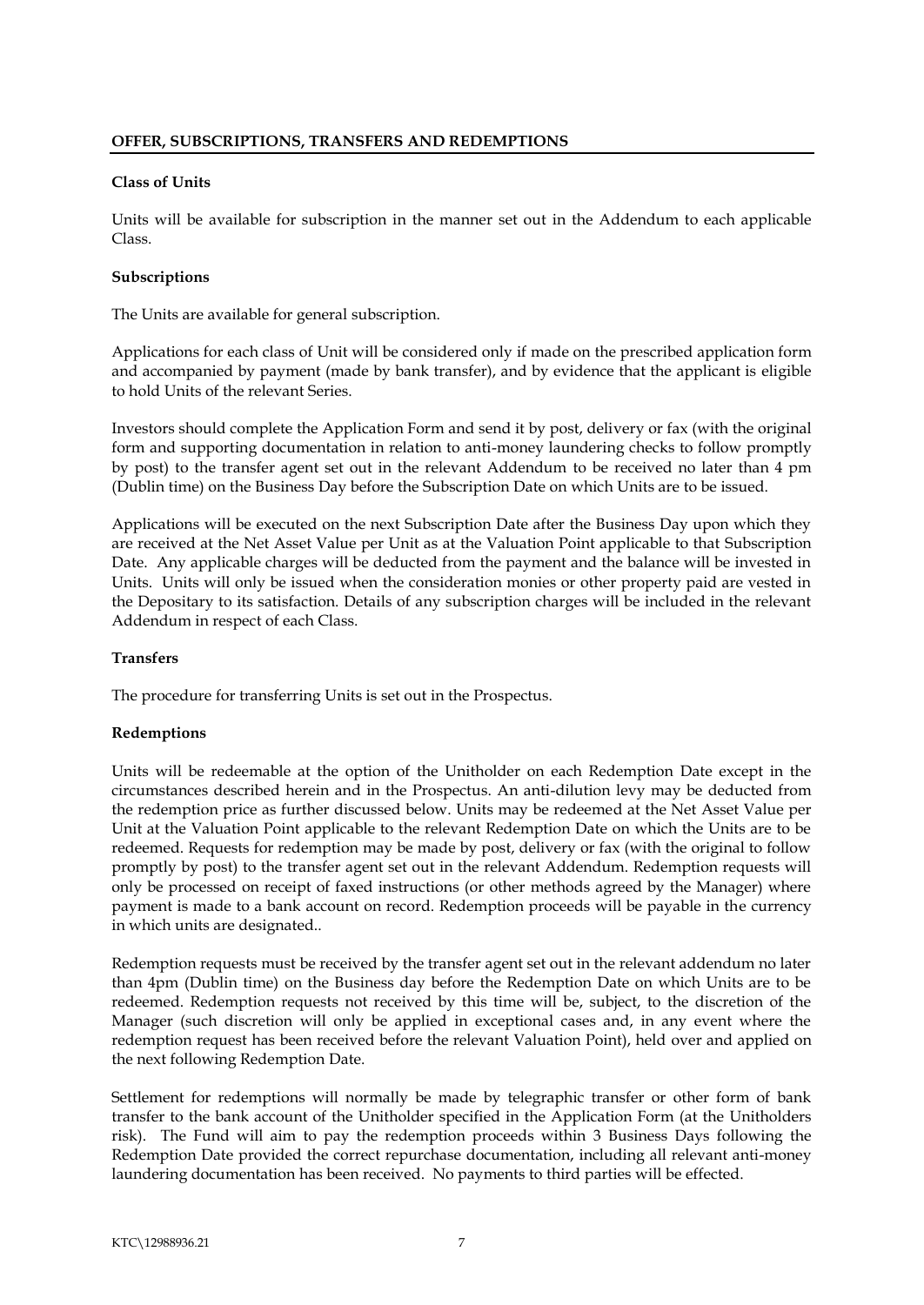As set out in the Prospectus, the Manager also reserves the right, in certain situations, to compulsorily redeem all Units held by a Unitholder. Prior to any compulsory redemption of Units, the Manager will notify the Unitholders in writing.

#### <span id="page-10-0"></span>**In specie Redemptions**

The Manager may, in their absolute discretion, determine that the payment of redemption proceeds shall be satisfied in whole or in part by the in specie transfer of assets of the relevant Sub-Fund having a value equal to the Net Asset Value of the Units to be redeemed. Such in specie transfers may only be made with the consent of the redeeming Unitholder, unless the redemption request represents 5% or more of the Net Asset Value of the Sub-Fund, in which case the consent of the redeeming Unitholder is not required but the Manager will, if requested by such Unitholder, sell the assets which have been allocated to satisfy the redemption request, with the costs of the sale of the assets being deducted from the redemption proceeds which are to be remitted to such Unitholder. The Manager and the Depositary must be satisfied that any such in specie redemption will not result in any material prejudice to existing Unitholders. The allocation of the assets of the Sub-Fund used to satisfy all in specie redemption requests are subject to the approval of the Depositary.

# <span id="page-10-1"></span>**Conversion of Units**

The procedure for converting Units is set out in the Prospectus.

#### <span id="page-10-2"></span>**Variation of Subscription, Redemption and Transfer Procedures**

The Manager and the Administrator retain the right to vary the subscription, redemption and transfer procedures set out herein and the relevant Addendum provided that all Unitholders are notified of such variations. The Supplement, Prospectus and Addendum (as relevant) will be updated to provide for updated procedures.

#### <span id="page-10-3"></span>**Anti-Dilution Levy**

The Sub-Fund may suffer a reduction in value as a result of the costs incurred in dealing in its underlying investments and of any spread between the buying and selling prices of such investments. This is known as "dilution". To prevent this and to protect the interests of all Unitholders including potential Unitholders an anti-dilution levy may be charged, which will be for the benefit of the Sub-Fund.

In calculating the subscription price for Units, the Manager may, on any Subscription Date where there are net subscriptions, adjust the subscription price by applying an anti-dilution levy to cover dealing costs and to preserve the value of the underlying assets of the Sub-Fund. Furthermore, in calculating the redemption price for Units, the Manager may, on any Redemption Date where there are net redemptions, adjust the redemption price by deducting an anti-dilution levy to cover dealing costs and to preserve the value of the underlying assets of the Sub-Fund. Such anti-dilution levy will amount to a maximum value of 1% of the subscription or redemption amount, as applicable.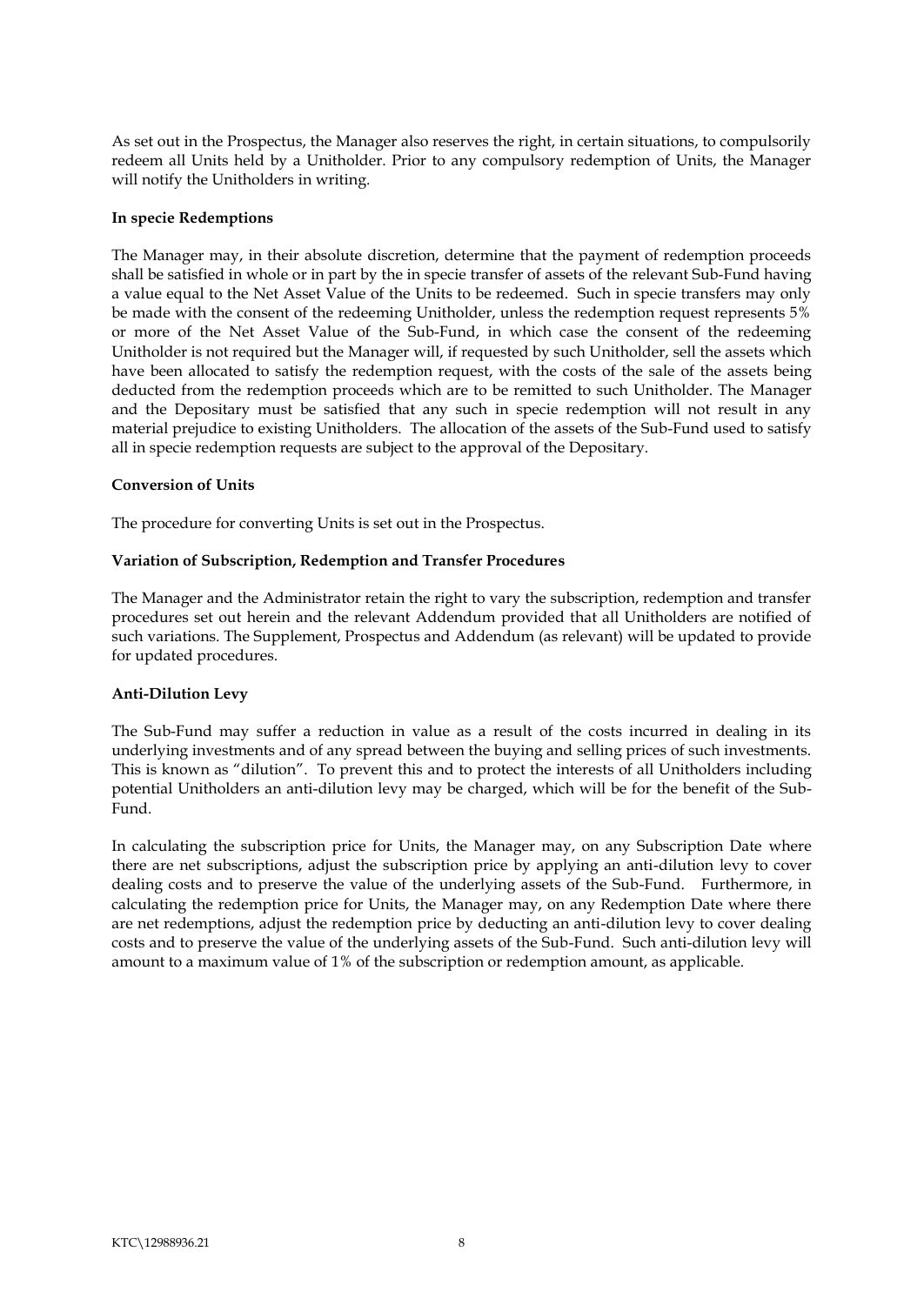# <span id="page-11-0"></span>**FEES AND EXPENSES**

Details of the other fees and expenses are set out in the Prospectus.

# **Manager Fee**

Details of the Manager fee are set out in the Addendum to each applicable Class.

#### <span id="page-11-1"></span>**Depositary, administration and transfer agency Fees**

Under the provisions of the Administration Agreement, the Administrator is entitled to a fee for the provision of fund accounting and administrative services.

Under the provisions of the Trust Deed, the Depositary is entitled to a fee for the provision of depositary services

The total fee that shall be paid to both the Administrator and Depositary in respect of their services (other than transfer agency services – see below) shall, when combined, not exceed 0.40% per annum of the Net Asset Value of the Sub-Fund.

The fee payable for transfer agency services will not exceed 0.10% per annum of the Net Asset Value of the Sub-Fund. The identity of the relevant transfer agent for each Class is set out in the relevant Addendum.

Such fees may be charged to the assets of the Sub-Fund (or, as appropriate, to a particular Class) in such proportions as may be agreed between the Manager, the Administrator and the Depositary as appropriate. The fees will accrue daily and shall be payable monthly in arrears based on the Net Asset Value of the Sub-Fund (together with any applicable VAT).

The Administrator, Depositary and the Manager shall also be entitled to receive, out of the assets of the Sub-Fund, any properly vouched out-of-pocket expenses incurred in the performance of their duties. Furthermore, The Depositary is also entitled to be reimbursed out of the assets of the Sub-Fund for sub-custody and transaction charges, which are dependent on trading volumes and local market costs and which shall be charged at normal commercial rates.